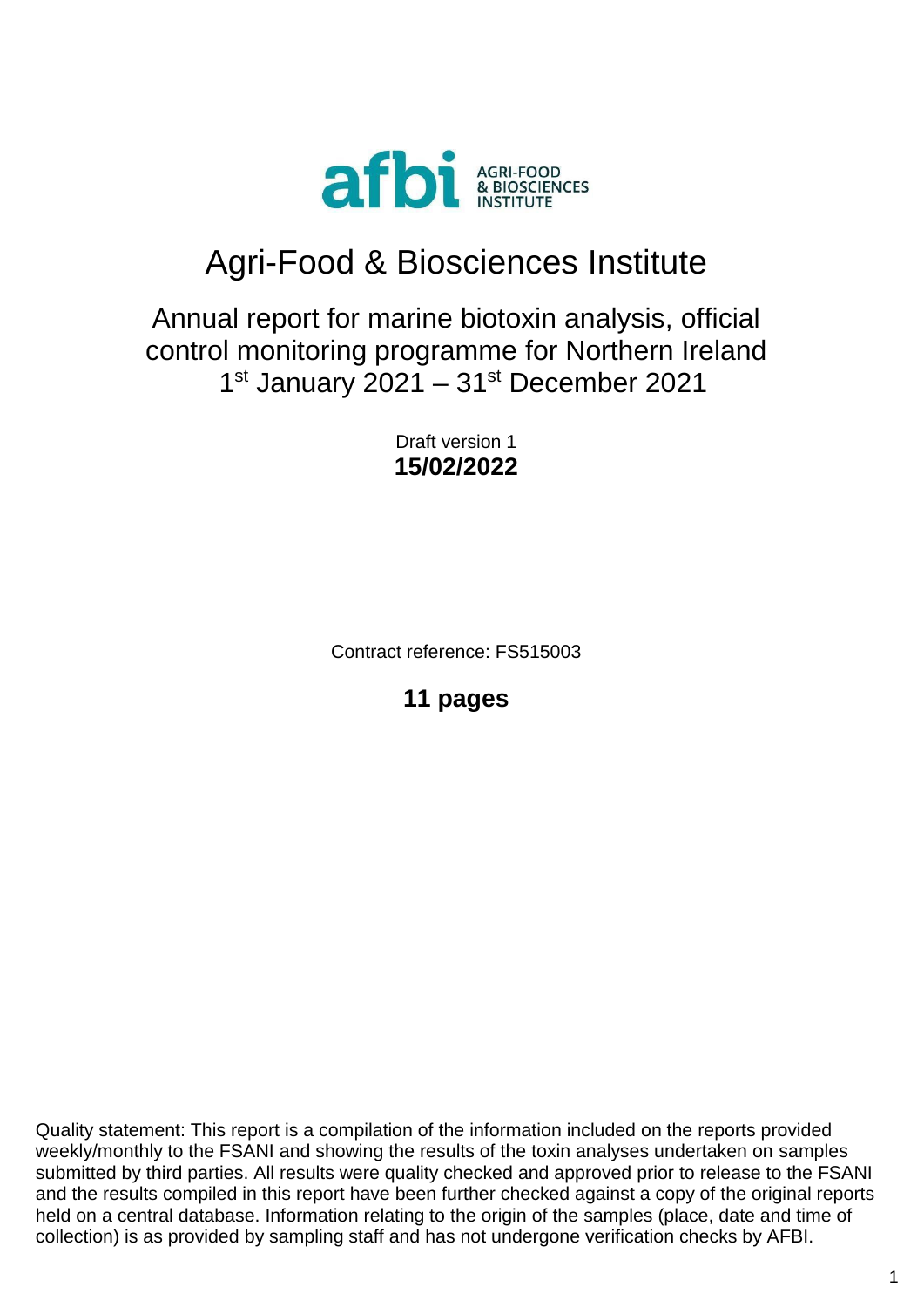## **Method standard operating procedures used during the course of the programme:**

Determination of Domoic Acid in Shellfish by High Performance Liquid Chromatography (CSD 406) Determination of Paralytic Shellfish Poison by High Performance Liquid Chromatography (CSD 408) Determination of Lipophilic Toxins in Shellfish Species by LC-MS/MS (CSD 379)

#### Results of programme

#### **Table 1: Monitoring samples received 2021**

| <b>Sample type</b> | <b>Number of samples</b> |  |  |
|--------------------|--------------------------|--|--|
| Oyster             | 228                      |  |  |
| Mussel             | 229                      |  |  |

457 samples in 2021

#### **Table 2: Tests carried out 2021**

| Test                     | Oyster | <b>Mussel</b> | <b>Total</b> |
|--------------------------|--------|---------------|--------------|
| Domoic Acid              | 133    | 113           | 246          |
| <b>PSP</b>               | 130    | 112           | 242          |
| <b>Lipophilic Toxins</b> | 226    | 219           | 445          |

933 tests carried out in 2021

#### **Table 3: Positive Northern Ireland monitoring samples 2021 (levels above the regulatory limits)**

| <b>Test</b>              | <b>Oyster</b> | <b>Mussel</b> | <b>Total</b> |
|--------------------------|---------------|---------------|--------------|
| Domoic Acid              |               |               |              |
| <b>PSP</b>               |               |               |              |
| <b>Lipophilic Toxins</b> |               |               |              |

0 positive tests in 2021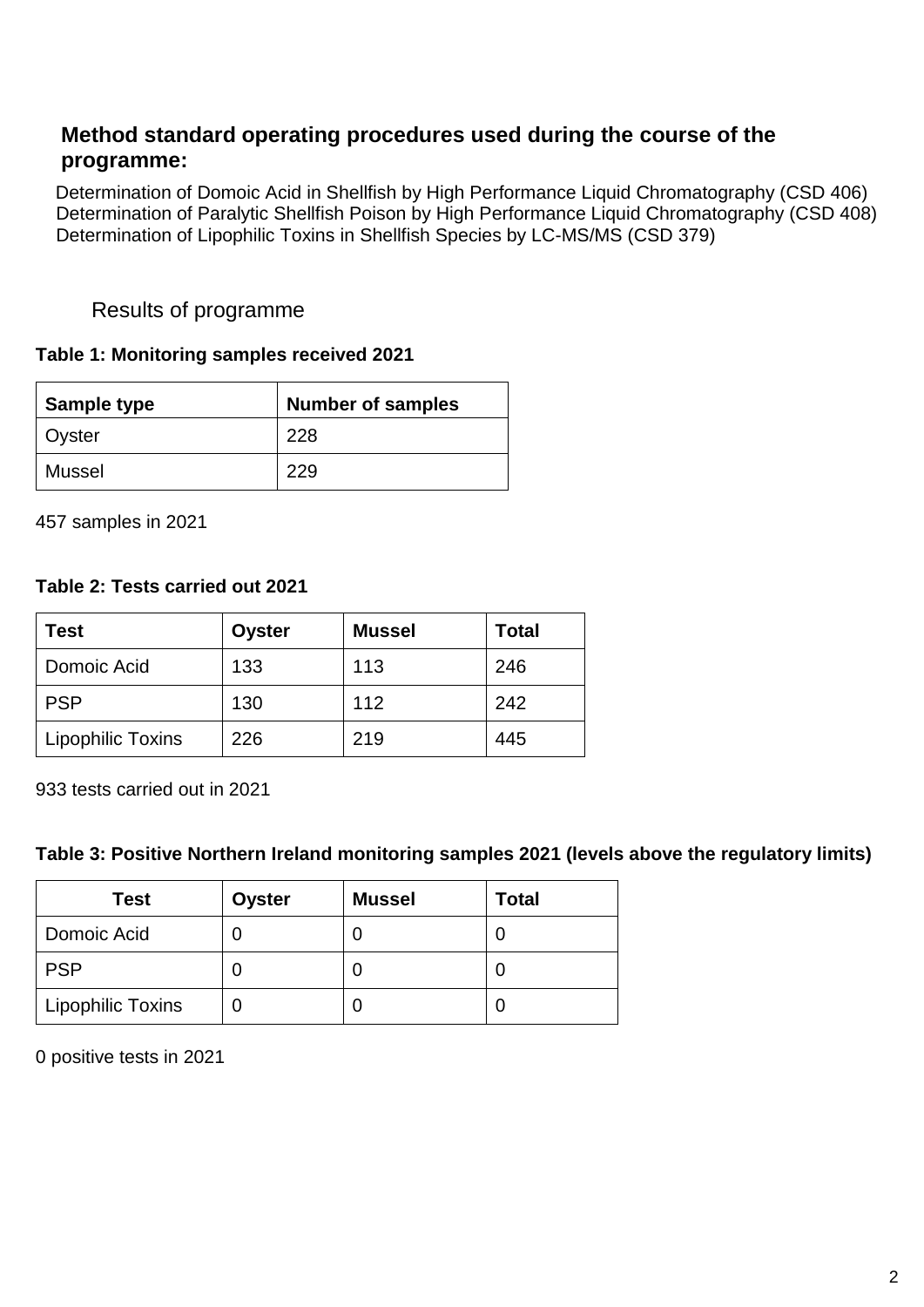## **Table 4: Turnaround times 2021**

| Test              | <b>Target</b> | <b>Percentage within target</b> |
|-------------------|---------------|---------------------------------|
| Domoic Acid       | 95% in 3 days | 100%                            |
| <b>PSP</b>        | 95% in 3 days | 100%                            |
| Lipophilic Toxins | 95% in 3 days | 100%                            |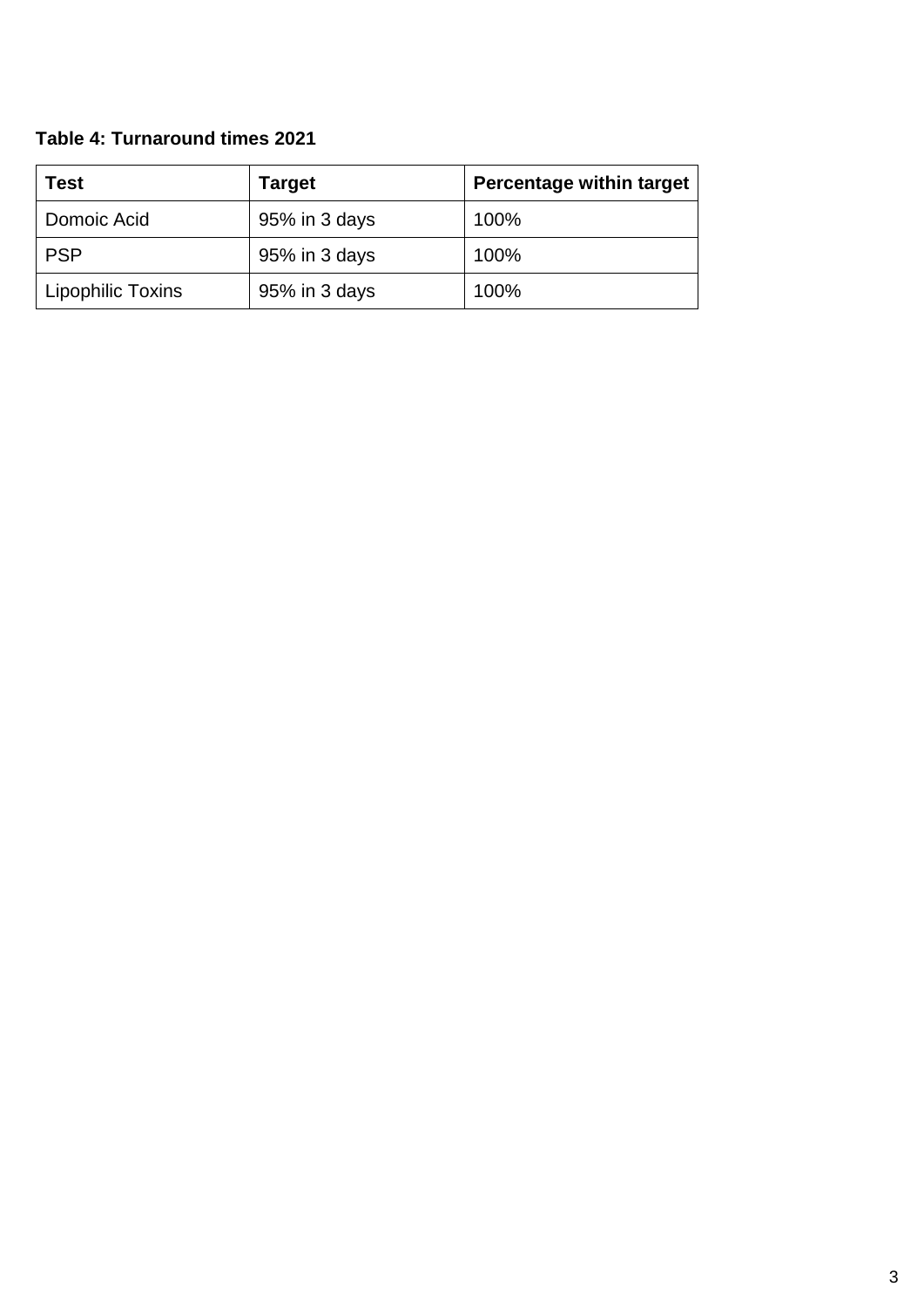**Table 5: Overview of the toxin results obtained for each bed monitored in 2021 within NI classified production areas** 

**Maximum toxin levels detected in 2021**

| <b>Site location</b>    | <b>Site Identification</b><br><b>Reference (SIR)</b> | No. of samples<br>received | <b>Shellfish</b><br><b>Species</b> | DSP:<br><b>OA/DTX/PTX</b><br>$(\mu g/kg)$ | <b>DSP: AZA</b><br>$(\mu g/kg)$ | <b>DSP: YTX</b><br>(mg/kg) | <b>PSP</b><br>$(\mu g/kg)$ | <b>ASP</b><br>$(\mu g/g)$ |
|-------------------------|------------------------------------------------------|----------------------------|------------------------------------|-------------------------------------------|---------------------------------|----------------------------|----------------------------|---------------------------|
| <b>Belfast Lough</b>    | B1-AFFNI 55                                          | 29                         | <b>Mussel</b>                      | <b>NEG</b>                                | <b>NEG</b>                      | <b>NEG</b>                 | 502                        | < 0.3                     |
| <b>Belfast Lough</b>    | B3-AFFNI 50                                          | 29                         | <b>Mussel</b>                      | <b>NEG</b>                                | <b>NEG</b>                      | <b>NEG</b>                 | 284                        | < 0.3                     |
| <b>Belfast Lough</b>    | <b>B12-AFFNI 54</b>                                  | 29                         | <b>Mussel</b>                      | 54                                        | <b>NEG</b>                      | <b>NEG</b>                 | 115                        | < 0.3                     |
| <b>Belfast Lough</b>    | <b>B20-AFFNI 53</b>                                  | 29                         | <b>Mussel</b>                      | <b>NEG</b>                                | <b>NEG</b>                      | <b>NEG</b>                 | 44                         | < 0.3                     |
| Carlingford Lough       | C1-AFFNI 27                                          | 13                         | <b>Mussel</b>                      | <b>NEG</b>                                | <b>NEG</b>                      | <b>NEG</b>                 | <b>NEG</b>                 | < 0.3                     |
| Carlingford Lough       | <b>C11-AFFNI 84</b>                                  | 14                         | Oyster                             | 48                                        | <b>NEG</b>                      | <b>NEG</b>                 | <b>NEG</b>                 | < 0.3                     |
| Carlingford Lough       | <b>C15-AFFNI 89</b>                                  | 12                         | Oyster                             | 15                                        | <b>NEG</b>                      | <b>NEG</b>                 | <b>NEG</b>                 | < 0.3                     |
| Carlingford Lough       | <b>C17-AFFNI 92</b>                                  | 12                         | Oyster                             | <b>NEG</b>                                | <b>NEG</b>                      | <b>NEG</b>                 | <b>NEG</b>                 | < 0.3                     |
| Carlingford Lough       | C7-AFFNI 73                                          | 12                         | Oyster                             | 17                                        | <b>NEG</b>                      | <b>NEG</b>                 | <b>NEG</b>                 | < 0.3                     |
| Carlingford Lough       | C9-AFFNI 39                                          | 12                         | Oyster                             | <b>NEG</b>                                | <b>NEG</b>                      | <b>NEG</b>                 | <b>NEG</b>                 | < 0.3                     |
| Carlingford Lough       | <b>NW-Wild Fishery</b>                               | 13                         | <b>Mussel</b>                      | <b>NEG</b>                                | <b>NEG</b>                      | <b>NEG</b>                 | <b>NEG</b>                 | < 0.3                     |
| Dundrum Bay             | DB1-AFFNI 95A                                        | 38                         | Oyster                             | 38                                        | <b>NEG</b>                      | <b>NEG</b>                 | <b>NEG</b>                 | < 0.3                     |
| Dundrum Bay             | DB1-AFFNI 95A                                        | 35                         | <b>Mussel</b>                      | 158                                       | <b>NEG</b>                      | <b>NEG</b>                 | <b>NEG</b>                 | < 0.3                     |
| Killough                | K1-AFFNI 18                                          | 18                         | Oyster                             | 22                                        | <b>NEG</b>                      | <b>NEG</b>                 | <b>NEG</b>                 | 0.35                      |
| Larne Lough             | L3-AFFNI 88                                          | 45                         | Oyster                             | <b>NEG</b>                                | <b>NEG</b>                      | <b>NEG</b>                 | <b>NEG</b>                 | < 0.3                     |
| Lough Foyle             | PA3O-Wild Fishery                                    | 9                          | Oyster                             | <b>NEG</b>                                | <b>NEG</b>                      | <b>NEG</b>                 | <b>NEG</b>                 | < 0.3                     |
| Lough Foyle             | PA4O- Wild Fishery                                   | 9                          | Oyster                             | <b>NEG</b>                                | <b>NEG</b>                      | <b>NEG</b>                 | <b>NEG</b>                 | < 0.3                     |
| <b>Strangford Lough</b> | S2-AFFNI 42                                          | 52                         | <b>Mussel</b>                      | 36                                        | <b>NEG</b>                      | <b>NEG</b>                 | <b>NEG</b>                 | < 0.3                     |
| Strangford Lough        | S6-AFFNI 93                                          | 1                          | Oyster                             | <b>NEG</b>                                | <b>NEG</b>                      | <b>NEG</b>                 | <b>NEG</b>                 | < 0.3                     |
| <b>Strangford Lough</b> | S7-AFFNI 76                                          | 46                         | Oyster                             | <b>NEG</b>                                | <b>NEG</b>                      | <b>NEG</b>                 | <b>NEG</b>                 | < 0.3                     |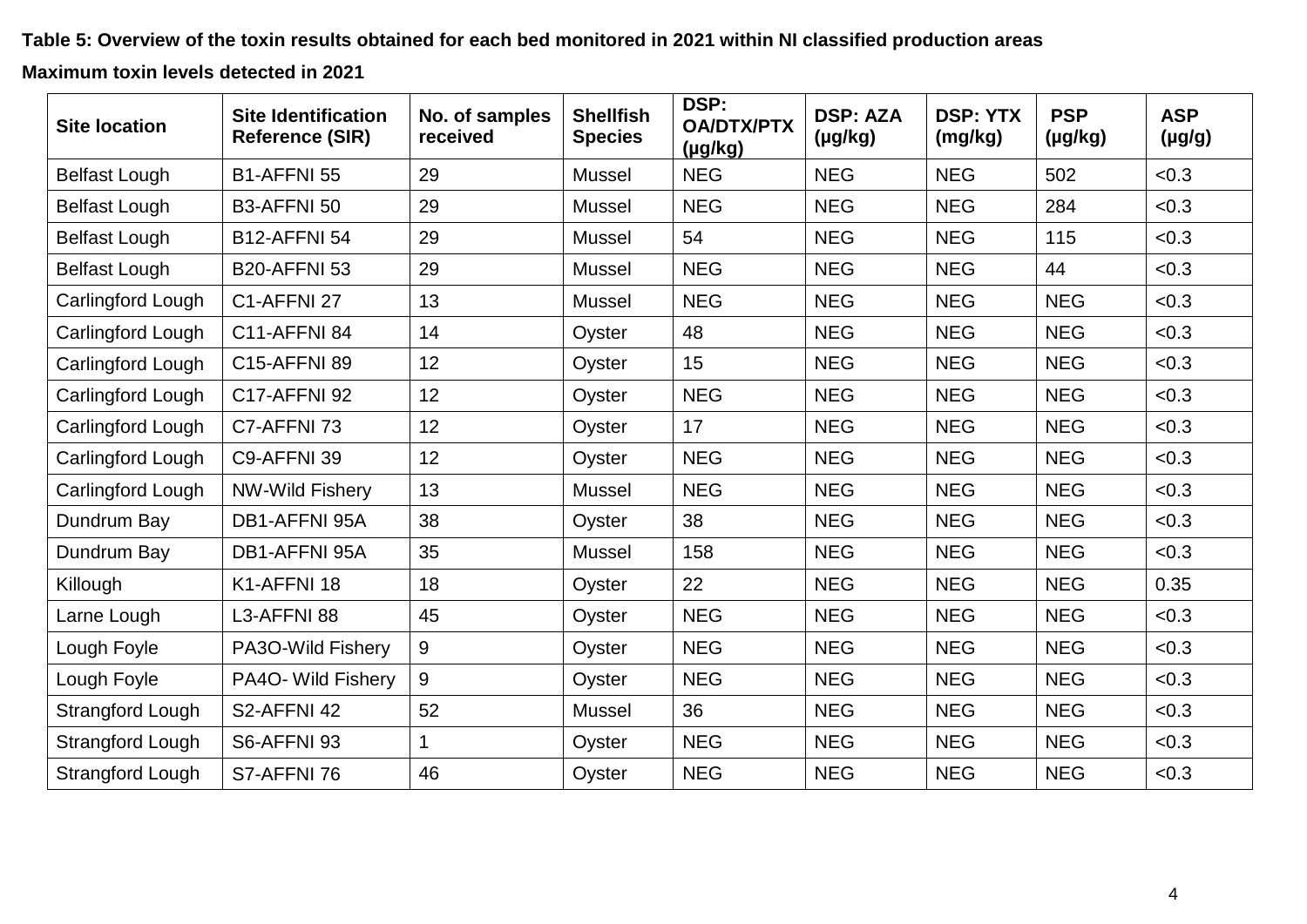Proficiency test results for methods used for official control purposes in 2021

Performance in proficiency tests is assessed using a z-score. This is calculated for each participant's data.

Each sample /matrix combination is given an assigned value and z-score is calculated thus: z-score = Mean from Laboratory – Assigned Value Total Error

The total error is based on values set for the proportional error and the constant error. These values are set by the organisers. The numbers in the *z* column indicate:

|z| < 2 satisfactory performance

 $2 < |z| < 3$  questionable performance

 $|z| > 3$  unsatisfactory performance

Domoic Acid 2021 Proficiency Test Summaries

#### **Table 6: Quasimeme round 2021.1 - HPLC**

| Sample ID | <b>Sample description</b> | <b>Assigned</b><br>value | <b>Reported</b><br>value | <b>Units</b> | z-score |
|-----------|---------------------------|--------------------------|--------------------------|--------------|---------|
| QST296BT  | <b>Scallop Tissue</b>     | 26.7                     | 30.5                     | mg/kg        | 1.10    |
| QST297BT  | <b>Mussel Tissue</b>      | 34.9                     | 37.6                     | mg/kg        | 0.60    |
| QST298BT  | <b>Scallop Tissue</b>     | 43.0                     | 46.2                     | mg/kg        | 0.58    |

#### **Table 7: Quasimeme round 2021.2 - HPLC**

| Sample ID | <b>Sample description</b> | <b>Assigned</b><br>value | <b>Reported</b><br>value | <b>Units</b> | z-score |
|-----------|---------------------------|--------------------------|--------------------------|--------------|---------|
| QST305BT  | <b>Scallop Tissue</b>     | 56.4                     | 67.2                     | mg/kg        | 1.52    |
| QST306BT  | <b>Mussel Tissue</b>      | 34.6                     | 38.3                     | mg/kg        | 0.83    |
| QST307BT  | <b>Scallop Tissue</b>     | 20.6                     | 21.7                     | mg/kg        | 0.42    |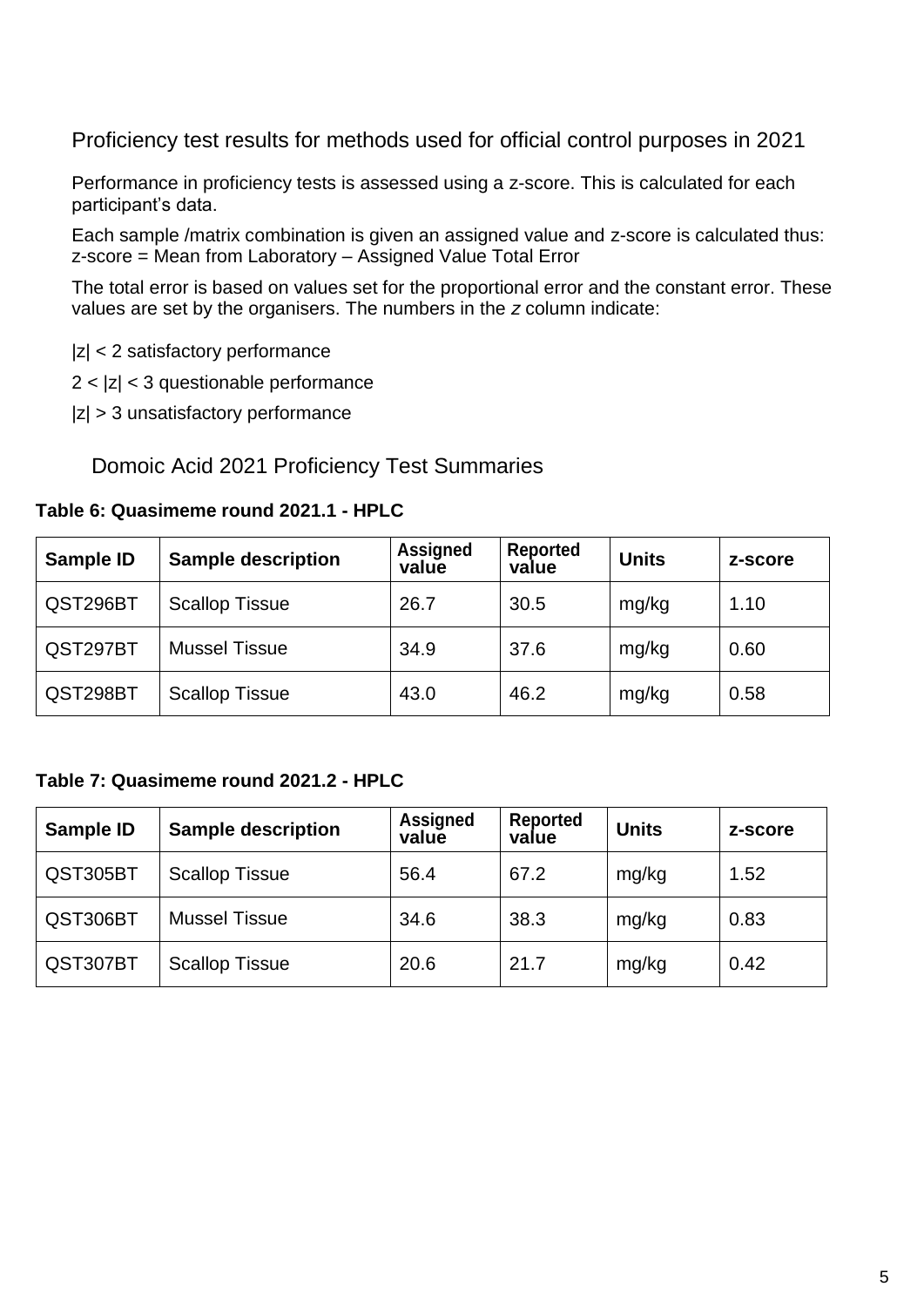## PSP 2021 proficiency test summaries

## **Table 8: Quasimeme round 2021.1 - HPLC**

| <b>Sample ID</b> | <b>Sample</b><br>description | <b>Determinant</b>       | <b>Assigned</b><br>value | <b>Reported</b><br>value | <b>Units</b>                | z-score |
|------------------|------------------------------|--------------------------|--------------------------|--------------------------|-----------------------------|---------|
| QST302BT         | Mussel tissue                | $dc-STX$                 | 0.61                     | 0.5                      | µmol/kg                     | $-0.84$ |
| QST302BT         | Mussel tissue                | $GTX-1,4$                | 0.24                     | 0.23                     | µmol/kg                     | $-0.07$ |
| QST302BT         | Mussel tissue                | GTX-2,3                  | 5.29                     | 5.18                     | µmol/kg                     | $-0.13$ |
| QST302BT         | Mussel tissue                | <b>STX</b>               | 1.20                     | 1.0                      | µmol/kg                     | $-0.93$ |
| QST302BT         | <b>Mussel tissue</b>         | <b>Total</b><br>toxicity | 1779.62                  | 1800                     | µgSTXdiHCl<br>eq./kg        | 0.09    |
| QST303BT         | Mussel tissue                | $GTX-1,4$                | 0.39                     | 0.36                     | µmol/kg                     | $-0.20$ |
| QST303BT         | Mussel tissue                | GTX-2,3                  | 6.95                     | 6.42                     | µmol/kg                     | $-0.48$ |
| QST303BT         | Mussel tissue                | <b>STX</b>               | 1.84                     | 1.46                     | µmol/kg                     | $-1.25$ |
| QST303BT         | <b>Mussel tissue</b>         | <b>Total</b><br>toxicity | 2221.60                  | 2110                     | µgSTXdiHCl<br>eq./kg        | $-0.38$ |
| QST304BT         | Mussel tissue                | $C-1,2$                  | 5.01                     | 5.06                     | µmol/kg                     | 0.07    |
| QST304BT         | Mussel tissue                | $dc-GTX-2,3$             | 0.74                     | 0.84                     | µmol/kg                     | 0.54    |
| QST304BT         | Mussel tissue                | dc-STX                   | 0.80                     | 0.72                     | umol/kg                     | $-0.45$ |
| QST304BT         | Mussel tissue                | GTX-2,3                  | 6.09                     | 5.74                     | µmol/kg                     | $-0.37$ |
| QST304BT         | Mussel tissue                | GTX-5                    | 5.68                     | 5.33                     | µmol/kg                     | $-0.38$ |
| QST304BT         | Mussel tissue                | <b>STX</b>               | 1.05                     | 0.84                     | µmol/kg                     | $-1.05$ |
| QST304BT         | Mussel tissue                | <b>Total</b><br>toxicity | 2770.61                  | 2371                     | <b>µgSTXdiHCl</b><br>eq./kg | $-1.03$ |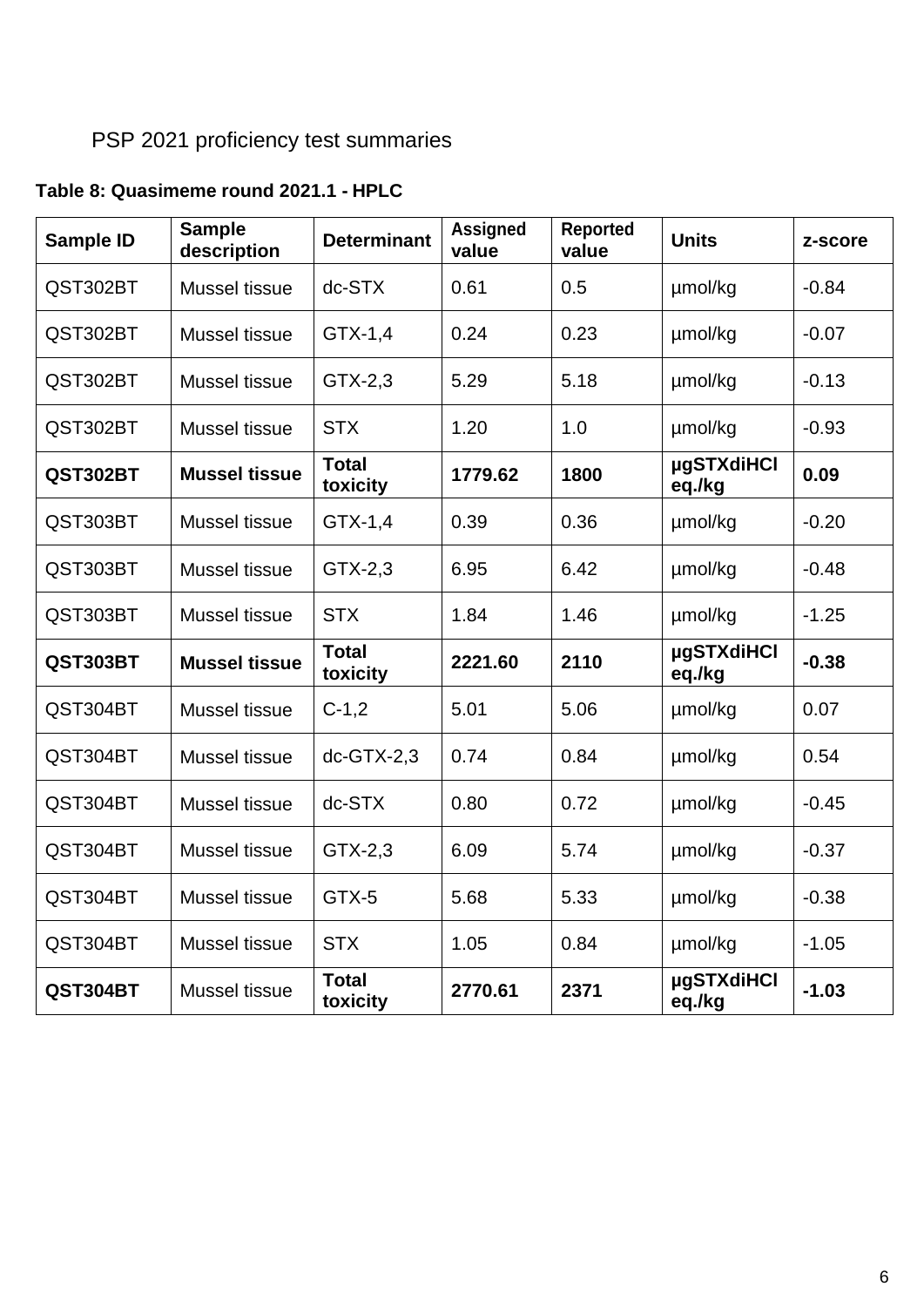## **Table 9: Quasimeme round 2021.2 - HPLC**

| Sample ID | <b>Sample</b><br>description | <b>Determinant</b>    | <b>Assigned</b><br><b>Value</b> | <b>Reported</b><br><b>Value</b> | <b>Units</b>                | z-score |
|-----------|------------------------------|-----------------------|---------------------------------|---------------------------------|-----------------------------|---------|
| QST311BT  | Mussel tissue                | GTX-2,3               | 3.00                            | 2.37                            | umol/kg                     | $-1.25$ |
| QST311BT  | Mussel tissue                | <b>STX</b>            | 1.36                            | 0.84                            | umol/kg                     | $-2.32$ |
| QST311BT  | <b>Mussel tissue</b>         | <b>Total toxicity</b> | 1158.36                         | 841                             | <b>µgSTXdiHCl</b><br>eq./kg | $-2.05$ |
| QST312BT  | Mussel tissue                | $GTX-1,4$             |                                 | 0.56                            | µmol/kg                     |         |
| QST312BT  | Mussel tissue                | dc-STX                | 0.35                            | 0.25                            | umol/kg                     | $-1.02$ |
| QST312BT  | Mussel tissue                | $GTX-2,3$             | 0.94                            | 0.78                            | µmol/kg                     | $-0.87$ |
| QST312BT  | Mussel tissue                | GTX-5                 | 3.92                            | 4.01                            | µmol/kg                     | 0.16    |
| QST312BT  | Mussel tissue                | <b>STX</b>            | 0.34                            | 0.23                            | µmol/kg                     | $-1.15$ |
| QST312BT  | Mussel tissue                | $C-1,2$               | 3.21                            | 2.69                            | µmol/kg                     | $-1.04$ |
| QST312BT  | <b>Mussel tissue</b>         | <b>Total toxicity</b> | 791.46                          | 804                             | <b>µgSTXdiHCl</b><br>eq./kg | 0.11    |
| QST313BT  | Oyster tissue                | GTX-2,3               | 4.46                            | 3.64                            | umol/kg                     | $-1.18$ |
| QST313BT  | Oyster tissue                | <b>STX</b>            | 0.65                            | 0.42                            | umol/kg                     | $-1.71$ |
| QST313BT  | <b>Oyster tissue</b>         | <b>Total toxicity</b> | 1156.23                         | 969                             | <b>µgSTXdiHCl</b><br>eq./kg | $-1.22$ |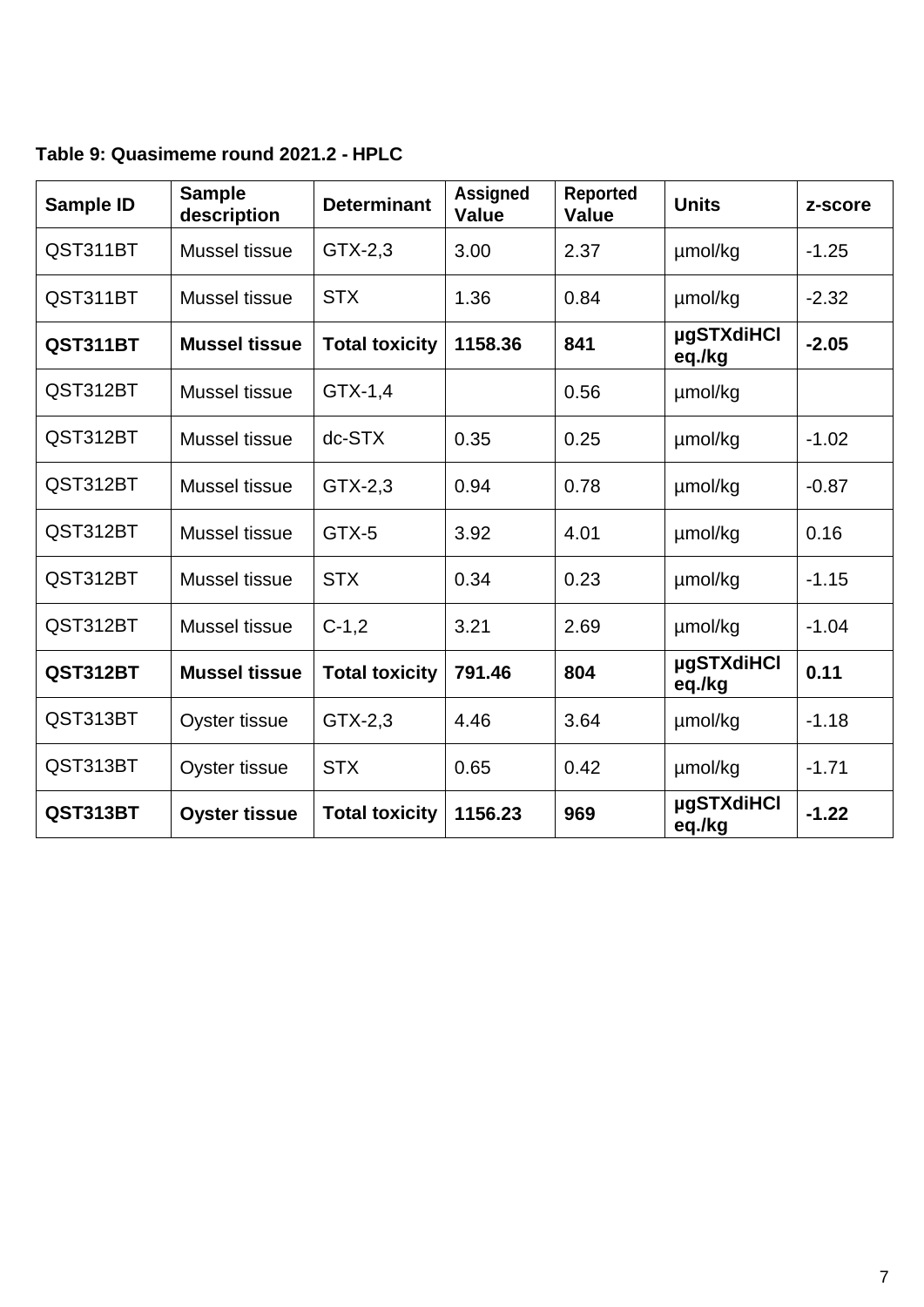## Lipophilic toxins 2021 proficiency test summaries

## **Sample ID Sample Description Determinant Assigned Value Reported Value Units z-Score** QST299BT | Mussel tissue | AZA-1 | 96.2 | 75.4 | µg/kg | -1.60 QST299BT | Mussel tissue | AZA-2 | 19.8 | 18.6 | µg/kg | -0.47  $QST299BT$  Mussel tissue  $|AZA-3$   $|34.9$   $|36.1$   $|µg/kg$  0.27 **QST299BT Mussel tissue AZA-total 179.9 159.5 µg AZA eq./kg -0.86**  $QST299BT$  Mussel tissue Free-DTX2  $4.33$   $4.5$   $\mu$ g/kg 0.24  $QST299BT$  Mussel tissue free-Okadaic-Acid  $\vert$  36.8  $\vert$  36.3  $\vert$  µg/kg  $\vert$  -0.10  $QST299BT$  Mussel tissue Total-DTX2  $4.08$  4.4  $\mu$ g/kg 0.53 **QST299BT Mussel tissue Total-free-OA+DTX1+DTX2 38.6 <sup>39</sup> µg OA eq./kg 0.07 QST299BT Mussel tissue Total-hy-OA+DTX1+DTX2 47.1 47.1 µg OA eq./kg 0.00** QST299BT | Mussel tissue | Total-Okadaic-Acid | 44.7 | 44.5 | µg/kg | -0.03 QST300BT | Mussel extract | AZA-1  $\vert$  444.2  $\vert$  406  $\vert$  µg/kg  $\vert$  -0.66 QST300BT | Mussel extract | AZA-2  $\vert$  118.2  $\vert$  117.3  $\vert$  µg/kg  $\vert$  -0.06  $QST300BT$  Mussel extract  $|AZA-3$   $|77.6$   $|80.4$   $|µg/kg$  0.28 **QST300BT Mussel extract AZA-total 765.6 729.7 µg AZA eq./kg -0.37** QST300BT | Mussel extract | free-Okadaic-Acid | 34.1  $\vert$  35.3  $\vert$  µg/kg  $\vert$  0.26  $QST300BT$  Mussel extract  $|Total-DTX2$   $|11.9$   $|10.3$   $|µq/kg$   $|0.89$ **QST300BT Mussel extract Total-free-OA+DTX1+DTX2 37.7 35.3 µg OA eq./kg -0.46 QST300BT Mussel extract Total-hy-OA+DTX1+DTX2 72.7 67.6 µg OA eq./kg -0.54** QST300BT | Mussel extract | Total-Okadaic-Acid | 65.8 | 61.4 | µg/kg | -0.52 QST301BT | Mussel extract | 45-OH-YTX | 0.03 | 0.0476 | mg/kg | 1.00

#### **Table 10: Quasimeme round 2021.1- LC-MS/MS**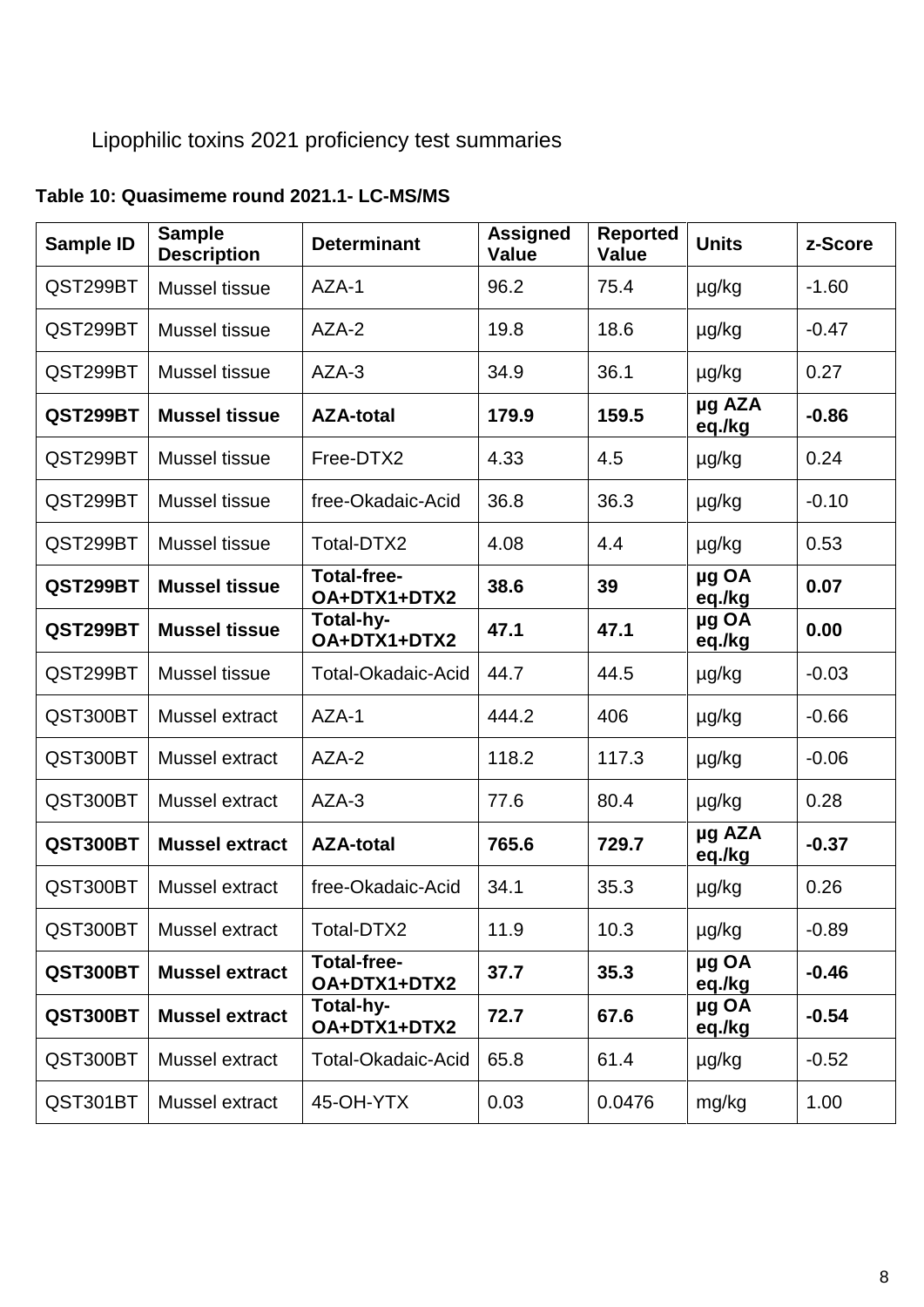| Sample ID | <b>Sample</b><br><b>Description</b> | <b>Determinant</b>                 | <b>Assigned</b><br>Value | <b>Reported</b><br>Value | <b>Units</b>     | z-Score |
|-----------|-------------------------------------|------------------------------------|--------------------------|--------------------------|------------------|---------|
| QST301BT  | Mussel tissue                       | Free-DTX1                          | 123.5                    | 122.8                    | µg/kg            | $-0.04$ |
| QST301BT  | Mussel tissue                       | Free-DTX2                          | 124                      | 103.5                    | µg/kg            | $-1.25$ |
| QST301BT  | Mussel tissue                       | free-Okadaic-Acid                  | 63.5                     | 61.3                     | µg/kg            | $-0.27$ |
| QST301BT  | Mussel tissue                       | Total-DTX1                         | 158                      | 128                      | µg/kg            | $-1.34$ |
| QST301BT  | Mussel tissue                       | Total-DTX2                         | 370                      | 316.2                    | µg/kg            | $-1.10$ |
| QST301BT  | <b>Mussel tissue</b>                | <b>Total-free-</b><br>OA+DTX1+DTX2 | 264                      | 246.1                    | µg OA<br>eq./kg  | $-0.52$ |
| QST301BT  | <b>Mussel tissue</b>                | Total-hy-<br>OA+DTX1+DTX2          | 720                      | 628.2                    | µg OA<br>eq./kg  | $-0.96$ |
| QST301BT  | Mussel tissue                       | <b>Total-Okadaic-Acid</b>          | 345                      | 310.5                    | µg/kg            | $-0.78$ |
| QST301BT  | <b>Mussel tissue</b>                | <b>Total-YTX</b>                   | 0.09                     | 0.1228                   | mg YTX<br>eq./kg | 1.39    |
| QST301BT  | Mussel tissue                       | <b>YTX</b>                         | 0.06                     | 0.0752                   | mg/kg            | 0.56    |

## **Table 11: Quasimeme round 2021.2- LC-MS/MS**

| <b>Sample ID</b> | <b>Sample</b><br>description | <b>Determinant</b>                   | <b>Assigned</b><br>value | <b>Reported</b><br>value | <b>Units</b>     | z-Score |
|------------------|------------------------------|--------------------------------------|--------------------------|--------------------------|------------------|---------|
| QST308BT         | Mussel extract               | $AZA-1$                              | 75.29                    | 73                       | µg/kg            | $-0.23$ |
| QST308BT         | Mussel extract               | AZA-2                                | 25.8                     | 24.6                     | $\mu$ g/kg       | $-0.35$ |
| QST308BT         | Mussel extract               | $AZA-3$                              | 18.57                    | 18.6                     | $\mu$ g/kg       | 0.01    |
| QST308BT         | Mussel extract               | <b>AZA-total</b>                     | 147.45                   | 143.3                    | µg AZA<br>eq./kg | $-0.22$ |
| QST308BT         | Mussel extract               | Free-DTX1                            | 12.028                   | 10.5                     | µg/kg            | $-0.93$ |
| QST308BT         | Mussel extract               | Free DTX2                            | 43.20                    | 39.4                     | µg/kg            | $-0.68$ |
| QST308BT         | Mussel extract               | Free okadaic acid                    | 13.06                    | 13.9                     | $\mu$ g/kg       | 0.48    |
| QST308BT         | <b>Mussel extract</b>        | Total OA group +<br><b>PTX</b> group | 109.73                   | 111.4                    | µg OA<br>eq./kg  | 0.11    |
| QST308BT         | Mussel extract               | Total-DTX1                           | 16.77                    | 15.4                     | µg/kg            | $-0.56$ |
| QST308BT         | Mussel extract               | <b>Total DTX2</b>                    | 73.92                    | 70.6                     | µg/kg            | $-0.35$ |
| QST308BT         | <b>Mussel extract</b>        | <b>Total-free-</b><br>OA+DTX1+DTX2   | 49.72                    | 48.0                     | µg OA<br>eq./kg  | $-0.27$ |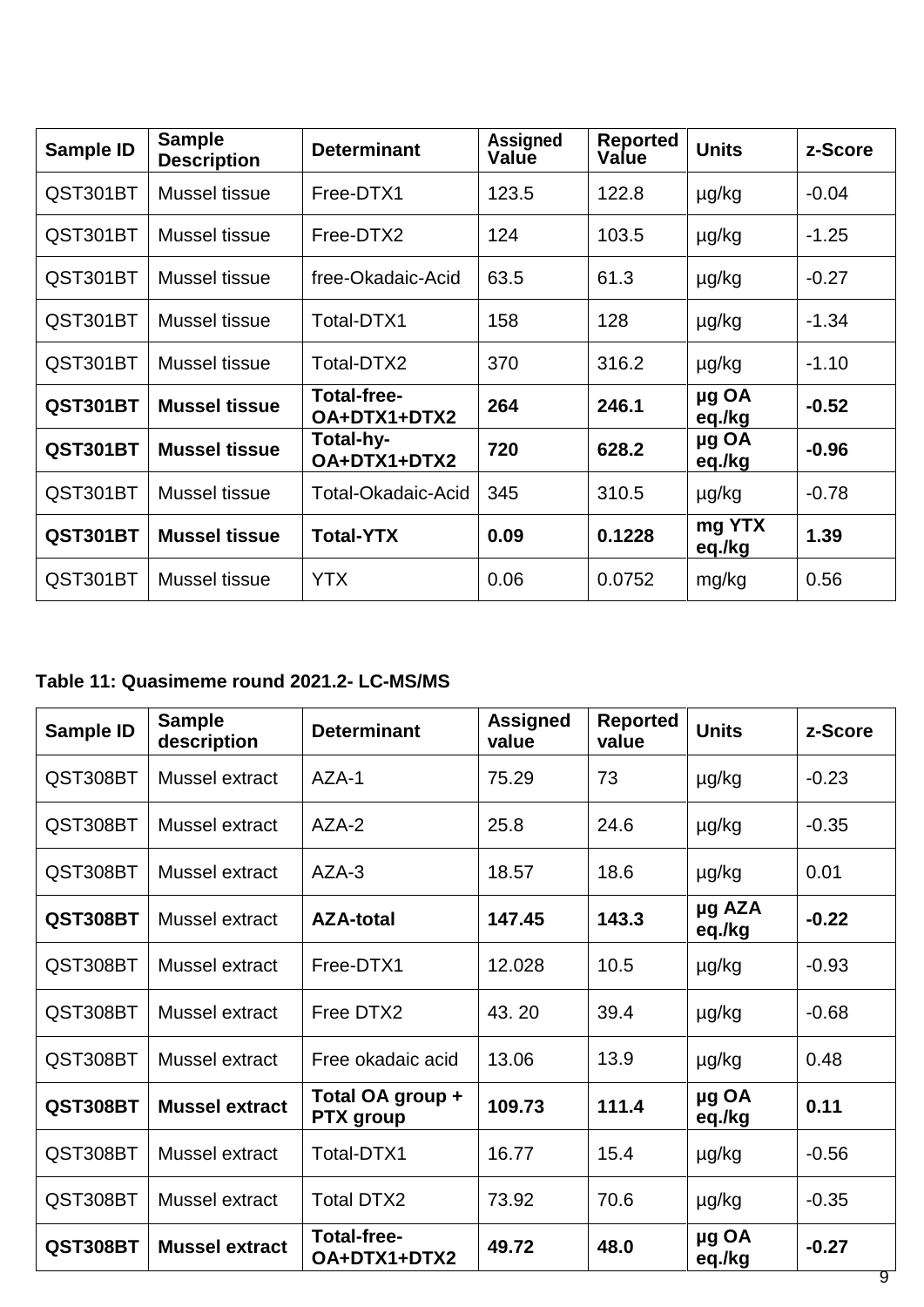| QST308BT | <b>Mussel extract</b> | Total-hy-<br>OA+DTX1+DTX2            | 111.46 | 111.4  | µg OA<br>eq./kg  | 0.00    |
|----------|-----------------------|--------------------------------------|--------|--------|------------------|---------|
| QST308BT | Mussel extract        | Total okadaic acid                   | 48.80  | 53.7   | µg/kg            | 0.75    |
| QST309BT | Mussel tissue         | $AZA-1$                              | 387.69 | 338.7  | $\mu$ g/kg       | $-0.97$ |
| QST309BT | Mussel tissue         | AZA-2                                | 110.59 | 111.3  | $\mu$ g/kg       | 0.05    |
| QST309BT | Mussel tissue         | AZA-3                                | 85.03  | 80.9   | µg/kg            | $-0.37$ |
| QST309BT | <b>Mussel tissue</b>  | <b>AZA-total</b>                     | 721.42 | 652.2  | µg AZA<br>eq./kg | $-0.74$ |
| QST309BT | Mussel tissue         | Free DTX2                            | 101.8  | 84.7   | µg/kg            | $-1.27$ |
| QST309BT | Mussel tissue         | Free okadaic acid                    | 45.88  | 43.7   | µg/kg            | $-0.36$ |
| QST309BT | <b>Mussel tissue</b>  | Total OA group +<br><b>PTX</b> group | 172.40 | 174.20 | µg OA<br>eq./kg  | 0.08    |
| QST309BT | Mussel tissue         | <b>Total DTX2</b>                    | 136.25 | 126.9  | µg/kg            | $-0.50$ |
| QST309BT | <b>Mussel tissue</b>  | <b>Total-free-</b><br>OA+DTX1+DTX2   | 108.06 | 94.5   | µg OA<br>eq./kg  | $-0.96$ |
| QST309BT | <b>Mussel tissue</b>  | Total-hy-<br>OA+DTX1+DTX2            | 170.04 | 174.20 | µg OA<br>eq./kg  | 0.18    |
| QST309BT | Mussel tissue         | Total okadaic acid                   | 87.22  | 98.1   | µg/kg            | 0.93    |
| QST310BT | Mussel tissue         | Free DTX2                            | 212.69 | 178.5  | $\mu$ g/kg       | $-1.22$ |
| QST310BT | Mussel tissue         | Free okadaic acid                    | 105.88 | 110.5  | µg/kg            | 0.33    |
| QST310BT | <b>Mussel tissue</b>  | Total OA group +<br><b>PTX</b> group | 408.79 | 420.9  | µg OA<br>eq./kg  | 0.22    |
| QST310BT | Mussel tissue         | <b>Total DTX2</b>                    | 287.33 | 274.8  | µg/kg            | $-0.33$ |
| QST310BT | <b>Mussel tissue</b>  | <b>Total-free-</b><br>OA+DTX1+DTX2   | 237.58 | 217.6  | µg OA<br>eq./kg  | $-0.64$ |
| QST310BT | <b>Mussel tissue</b>  | Total-hy-<br>OA+DTX1+DTX2            | 424.42 | 420.9  | µg OA<br>eq./kg  | $-0.06$ |
| QST310BT | Mussel tissue         | Total okadaic acid                   | 240.11 | 256    | µg/kg            | 0.52    |